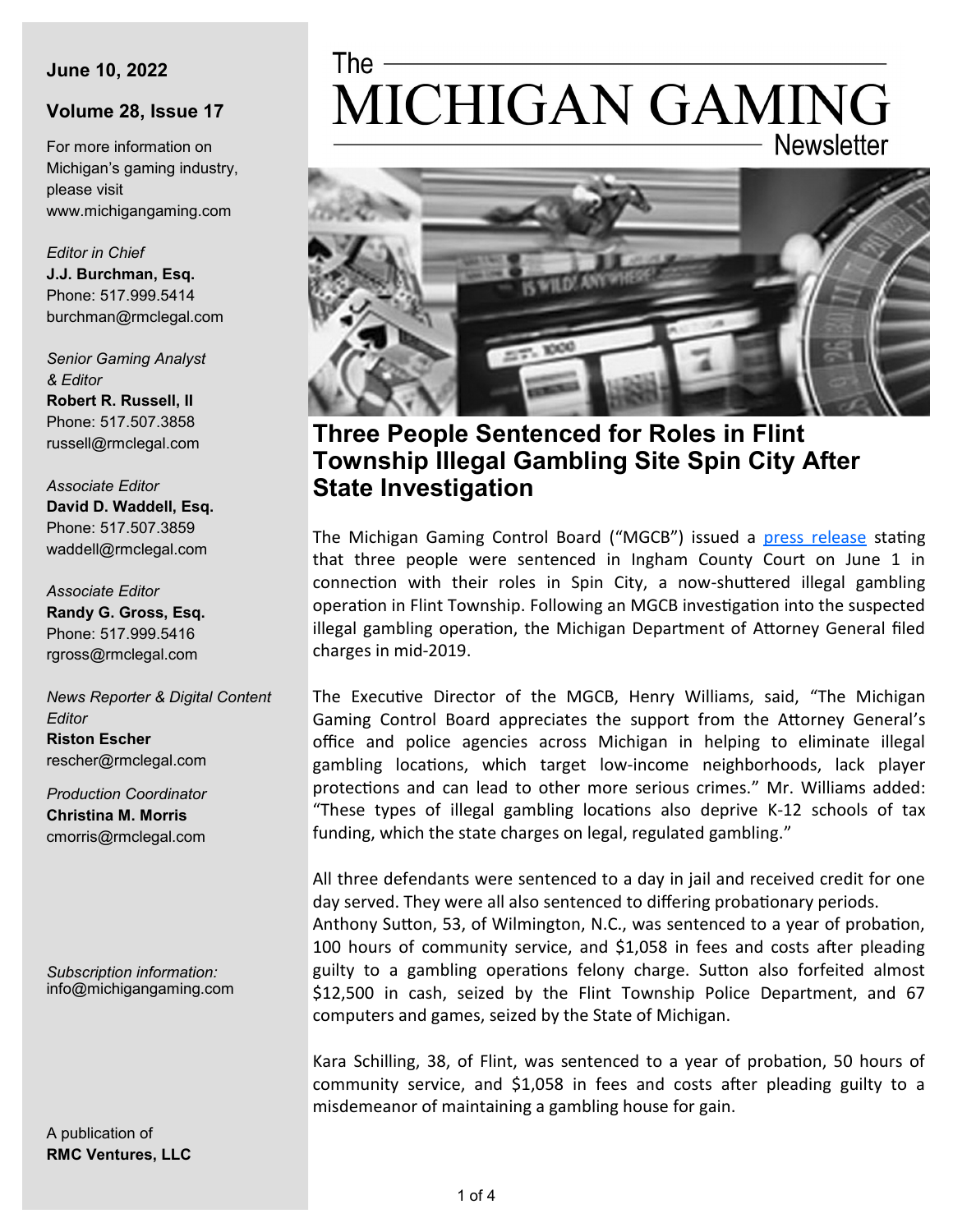Marjorie Brown, 53, of Flint, was sentenced to six months of probation, 100 hours of community service, and \$985 in fees and costs after pleading guilty to a misdemeanor of attempting to maintain a gambling house for gain.

### **The NCPG and CCGNJ Enter Into Agreement to Improve Access to Problem Gambling Support**

In a [press release,](https://www.casinovendors.com/article/ncpg-and-ccgnj-enter-license-agreement-244164/) The National Council on Problem Gambling ("NCPG") announced that it has entered into a license agreement with the Council on Compulsive Gambling of New Jersey ("CCGNJ"). This six-year agreement licenses the 1- 800-GAMBLER, a federally registered service mark in all U.S. states outside of New Jersey, as well as all U.S. Territories and the District of Columbia, to the NCPG

Felicia Grondin, CCGNJ Executive Director, said, "CCGNJ has always been at the forefront of providing support for people in communities affected by a gambling problem. 1-800- GAMBLER® serves as an essential tool for accessing this support." Further, he said, "We look forward to working with NCPG to ensure that people from across the country can easily access problem gambling support and resources using this simple, memorable number."

"Our goal is simple, to continue to make sure 1- 800-GAMBLER® provides aid to anyone who needs it as quickly and efficiently as possible," said Fred W. Hogan, CCGNJ Board President. "We look forward to sharing our strength and experience."

This announcement is a continuation of the NCPG multi-year project to modernize the National Problem Gambling Helpline. The NCPG project is supported by the National Football League Foundation ("NFLF"), which in 2021 issued them a grant. This grant will improve call center technology, reporting, and data collection. It will additionally support efforts to upgrade criteria and offer standardize training and certification for call centers across the National Problem Gambling Helpline Network.

"Since its inception in 1995, the National Problem Gambling Helpline has seen exponential growth in calls, texts, and chat messages for help from individuals across the country as gambling has continued to expand," said Keith Whyte, NCPG Executive Director. "The Modernization Project will allow us to make significant improvements to the operations, technology, and infrastructure of the network to keep up with the ever-growing need for problem gambling resources."

Maureen Greeley, NCPG Board President, said, "This agreement is a vital step forward as we work to increase awareness and access to highquality services for individuals, families, and communities impacted by problem gambling." Additionally, he said, "With collaboration as one of our core values, we are grateful for this partnership with our NCPG Affiliate, CCGNJ, that will significantly advance our shared priorities of improving health and wellness by offering the most effective programs and services possible."

The current National Problem Gambling Helpline Network number (1-800-522-4700) and 1-800- GAMBLER® and the current routing of helpline calls will continue to operate uninterrupted. The NCPG and the CCGNJ will work closely in the coming months to ensure a smooth transition and prevent any service gaps as adjustments are made to the National Helpline Network and Number.

## **Detroit Casinos Report \$108.7 Million in May Aggregate Revenue**

According to the May [revenues](https://content.govdelivery.com/accounts/MIGCB/bulletins/31b1dc4) released by the Michigan Gaming Control Board ("MGCB"), the three Detroit casinos reported \$108.7 million in monthly aggregate revenue in May. Table games and slots generated \$106.3 million in revenue, and retail sports betting generated \$2.4 million in revenue.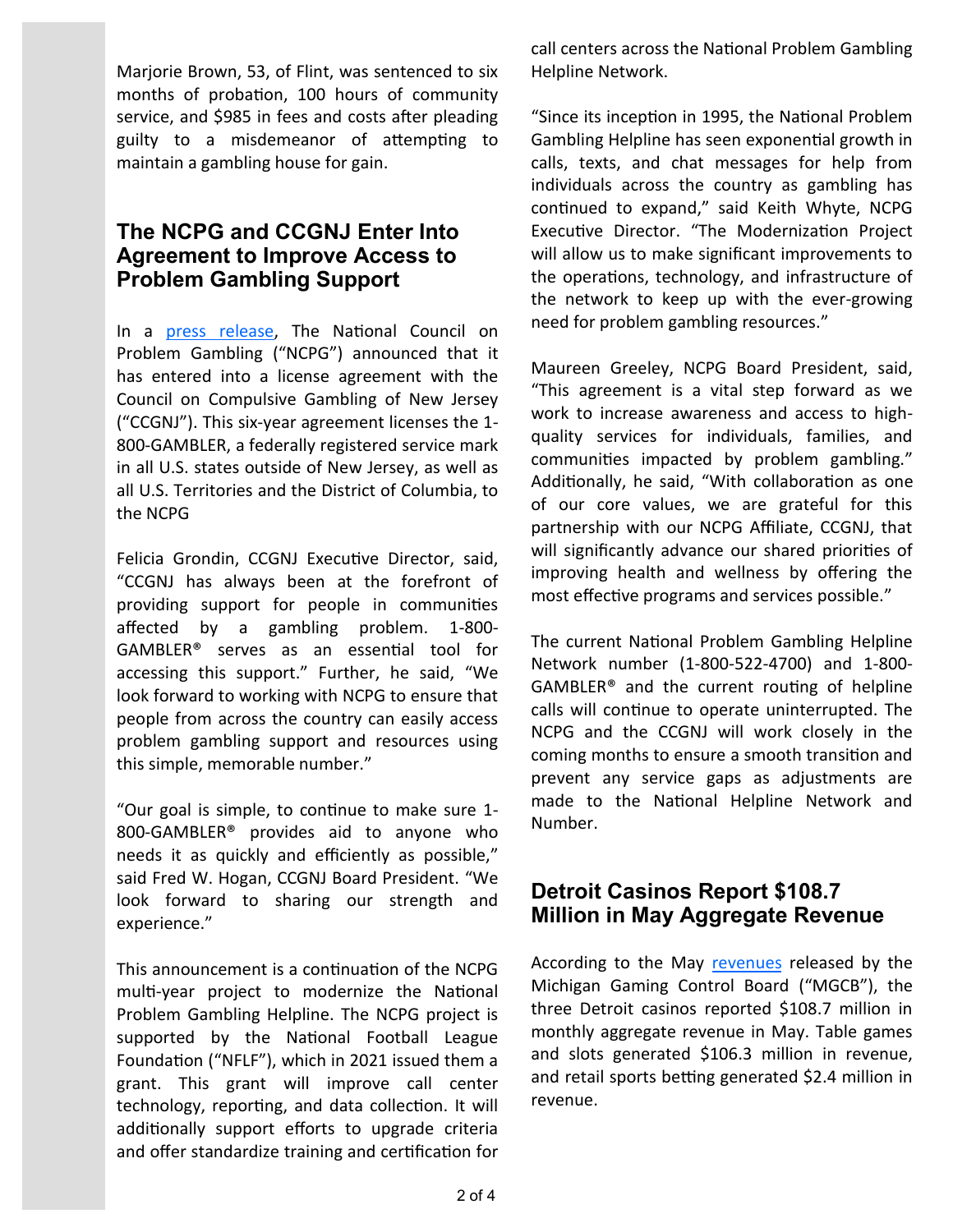The May market shares were:

- MGM, 46%
- MotorCity, 32%
- Greektown, 22%

Monthly revenue for table games and slots declined 9.1% when compared to April 2022 results and fell 1.5% when compared to May 2021 results. Through May 31, 2022, table games and slot revenue rose 7.8% with the same five-month period last year.

When compared with May 2021, monthly gaming revenue results were:

- MGM, \$50 million, up 8.3%
- MotorCity, \$34.6 million, down 9.5%
- Hollywood Casino at Greektown, \$21.7 million, down 8%

The three Detroit casinos paid \$8.6 million in gaming taxes to the State of Michigan, compared to \$8.7 million for the same period last year. The casinos also reported submitting \$12.6 million in wagering taxes and development agreement payments to the City of Detroit in May.

Retail sports betting qualified adjusted gross receipts ("QAGR") for May rose 36.6% in May compared with May 2021 results. Monthly QAGR was 27.7% higher than April 2022.

May QAGR by casino was:

- MGM, \$220,028
- MotorCity, \$575,469
- Hollywood Casino at Greektown, \$1,592,834

Total retail sports betting handle was \$22,767,276 and \$2.4 million in total gross receipts during May. The three Detroit casinos reported submitting taxes on retail sports betting in the amounts of \$90,279 to the State of Michigan and \$110,341 to the City of Detroit during for May 2022.

Year to date thru May 31, aggregate retail sports betting QAGR results were:

- MGM, \$1.5 million
- MotorCity, \$2 million
- Hollywood Casino at Greektown, \$3.8 million

Fantasy contest operators reported total adjusted revenues of \$1.3 million and paid taxes of \$110,652 during April 2022.

Fantasy contest operators reported aggregated total adjusted revenues of \$5.1 million and paid taxes of \$425.665 to the state for the year through April 30.

#### **MotorCity Casino Hotel Promotes Virginia Allen to Vice President of Security**

On June 6, MotorCity Casino [announced](https://www.prweb.com/releases/motorcity_casino_hotel_promotes_virginia_allen_to_vice_president_of_security/prweb18716429.htm) in a press release the promotion of Ms. Virginia Allen, a 20 year MotorCity veteran, to Vice President of Security.

Ms. Allen, a Detroit native and former MotorCity Director of Security, has built a career in security and security management. She has a bachelor's degree in criminal justice from Madonna University and an associate's degree in Law Enforcement & Administration from Wayne County Community College.

In her new position, Ms. Allen will be able to focus on further developing the security operations at MotorCity Casino Hotel.

Bruce Dall, President of MotorCity Hotel, said, "We're happy to be able to promote a long-term associate into a crucial role such as this. Virginia's experience in security management will ensure that we continue fostering the best environment for our customers and employees alike."

"Throughout my career with MotorCity Casino Hotel, I've taken great pride in being part of the team entrusted with the security of our guests, associates, and the company's assets," said Ms. Allen. "I'm thrilled to further my career with the MotorCity team."